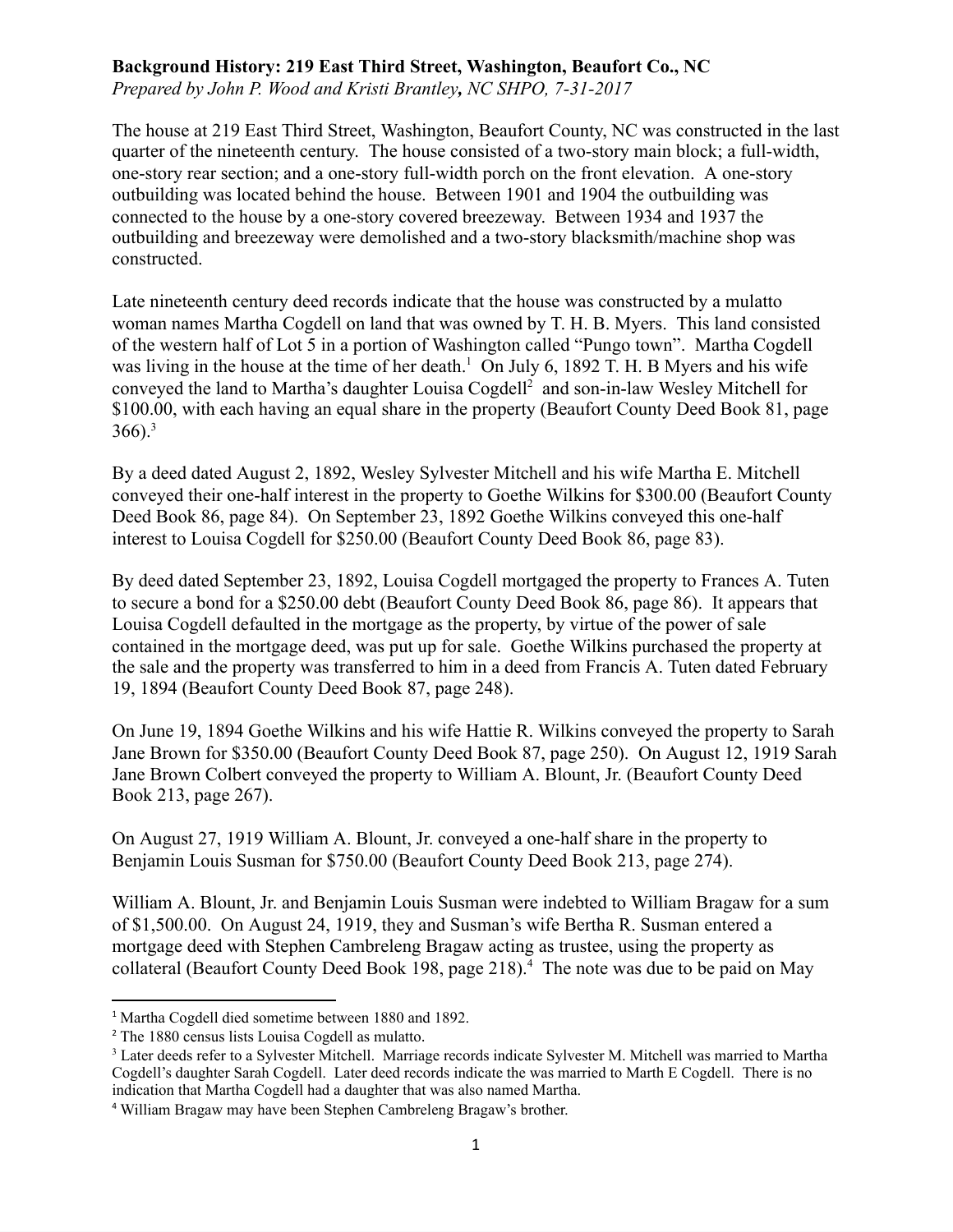## **Background History: 219 East Third Street, Washington, Beaufort Co., NC**

*Prepared by John P. Wood and Kristi Brantley , NC SHPO, 7-31-2017* 

15, 1920. It appears that the mortgage was defaulted on and the mortgage was not cancelled. A stipulation contained in the deed prescribed that should the mortgage go into default, the property was to be sold at the Beaufort County courthouse door to the highest bidder. Despite being in default, the property was not exposed to public sale at the courthouse door until 1934.

In the early decades of 1900, until 1934, the house was used as rental property. In 1900 it appears that the house was occupied by Isaac C. Boyd, and African-American day laborer. Boyd shared the house with his wife Rachell and children Ida, Bessie, Sarah C., Henry, Catherine, and Arthur.

By 1910 the house was occupied by Hannah Bowen. Bowen was a widowed African-American woman and head of the household who worked as a laundress out of the house. Living in the house with her that year was her son Edward; daughters Elvia S. and Mary B.; grandchildren Lavinia Jones, Willie Jones, Margaret Saunders, and Helen Jones; a lodger named Annie Eskins; and a boarder named Ephraim Jones. The 1920 census shows her still residing in the house. Living in the house with her that year was her daughter Banner McRae who was also a laundress; her son-in-law Clarence L. McRae (a carpenter); her grandson William E. Jones, granddaughter Nellen J. Jones; and a boarder Edward Duggan who worked as a drayman.

By 1930 the house was rented to Leonard B. Price who worked as an auto mechanic. Price shared the house with his wife Della; sons Leonard Jr., William B., and Richard; and his mother-in-law Sarah Knox.

On March 6, 1934, Maude A. Bragaw, acting as executrix for the estate of her husband Stephen Cambreleng Bragaw (deceased)<sup>5</sup> exposed the property for sale at the door of the Beaufort County courthouse. At the sale, John Walter Duke and his wife Lillian (Lillie) Evans Duke were the highest and last bidder and therefore purchased the property.<sup>6</sup> The deed conveyance between Bragaw and Duke was made on March 19, 1934 (Beaufort County Deed Book 300, page 347).

Duke family tradition indicates that J. W. and Lille Duke moved from 221 to 219 East Third Street at Lillie's insistence as she had lost six of the ten children that they had an early age and she wanted a house with no memories of her lost children.<sup>7</sup> Duke shared the house with his wife Lillie Evans Duke and their children Cleveland, John, Golden, Mary Virginia, and Irma L.<sup>8</sup> Some of the Duke's children continued to live at 221 East Third Street and in a house on the north side of East Third Street.<sup>9</sup>

<sup>5</sup> Stephen Cambreleng Bragaw died on June 8, 1930.

<sup>6</sup> The 1920 and 1930 census shows John W. Duke and his family living next door at 221 East Third Street. Duke purchased the 221 East Third Street property on November 6, 1919 (Beaufort County Deed Book 215, page 284). 7 Interview between Robert G. Sands and the grandchildren of J. W. and Lillie Duke, July 12, 2017, Washington, NC.

<sup>8</sup> Some of these children were old enough to be living on their own and may not have occupied the house at 219 East Third Street. By 1940 only two of Duke's children John and Mary Virginia were living in the house with their parents.

<sup>&</sup>lt;sup>9</sup> Interview between Robert G. Sands and the grandchildren of J. W. and Lillie Duke, July 12, 2017, Washington, NC.